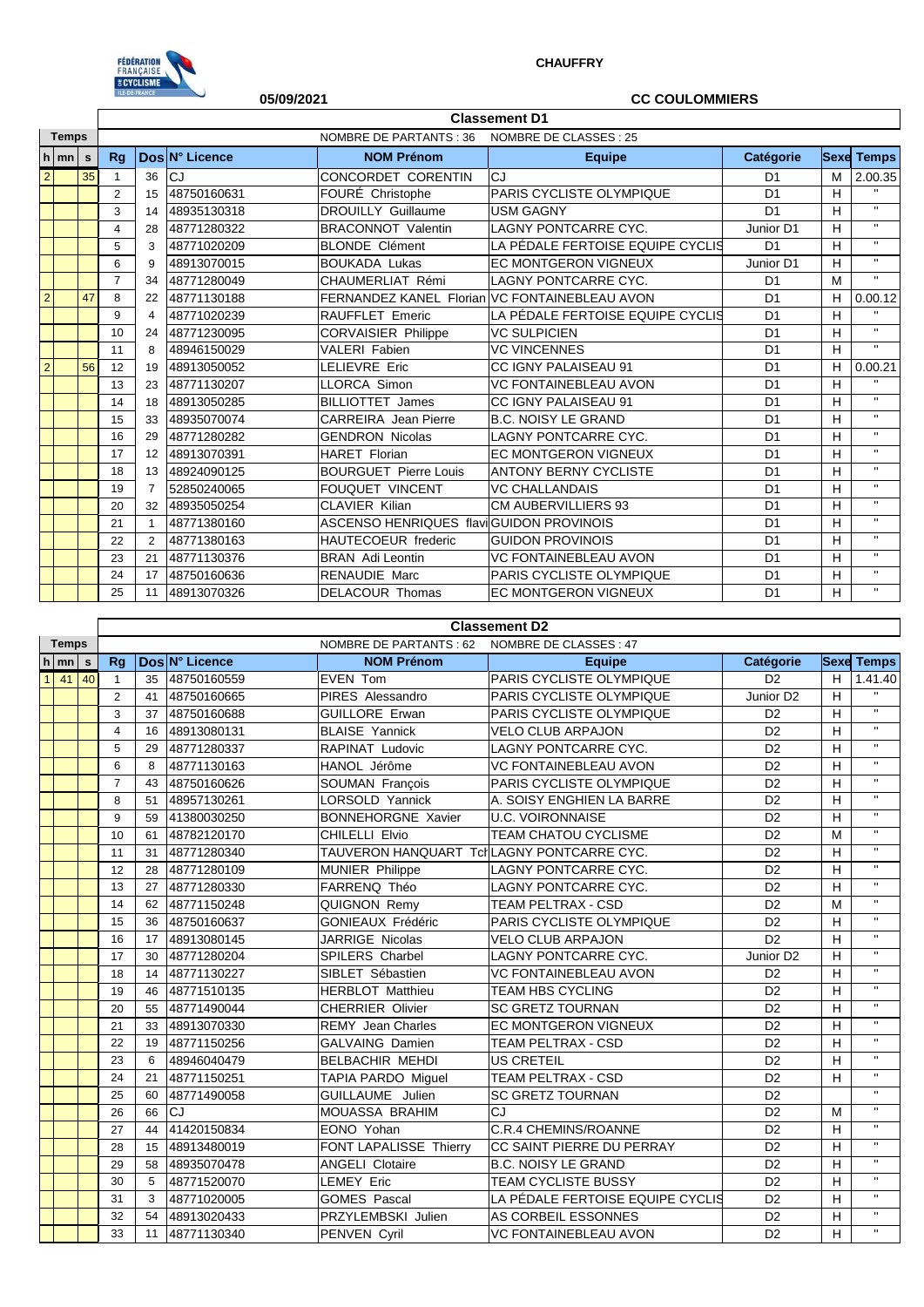|  | 34 | 34                | 48750160060 | <b>BIALE</b> Valentin     | <b>PARIS CYCLISTE OLYMPIQUE</b>  | D <sub>2</sub>        | H |              |
|--|----|-------------------|-------------|---------------------------|----------------------------------|-----------------------|---|--------------|
|  | 35 | 25                | 48935130093 | THOUMELIN Mickaël         | <b>USM GAGNY</b>                 | D <sub>2</sub>        | H |              |
|  | 36 | 49                | 48771230024 | <b>RENAUDIE Denis</b>     | <b>VC SULPICIEN</b>              | D <sub>2</sub>        | H | $\mathbf{H}$ |
|  | 37 | 48                | 48771230013 | <b>GARCIA</b> Juan Manuel | <b>VC SULPICIEN</b>              | D <sub>2</sub>        | н |              |
|  | 38 | 50                | 48771210125 | <b>BONTOUR Sébastien</b>  | ICC PONTHIERRY PRINGY            | D <sub>2</sub>        | н |              |
|  | 39 | 56                | 44450830026 | POMMIER Jérôme            | <b>GUIDON CHALETTOIS</b>         | D <sub>2</sub>        | н | $\mathbf{u}$ |
|  | 40 | 23                | 48771150151 | <b>WETZSTEIN Laurent</b>  | <b>TEAM PELTRAX - CSD</b>        | D <sub>2</sub>        | H | $\mathbf{H}$ |
|  | 41 | 9                 | 48771130299 | <b>HUBERT</b> Stephane    | <b>VC FONTAINEBLEAU AVON</b>     | D <sub>2</sub>        | H |              |
|  | 42 | 18                | 48771150083 | BARBOSA José              | <b>TEAM PELTRAX - CSD</b>        | D <sub>2</sub>        | н | $\mathbf{H}$ |
|  | 43 | 53                | 48913020099 | PEZZOLI Eric              | AS CORBEIL ESSONNES              | D <sub>2</sub>        | H | $\mathbf{H}$ |
|  | 44 | 65                | 48913070207 | <b>FARDEAU FREDERIC</b>   | <b>EMCV</b>                      | D <sub>2</sub>        | м |              |
|  | 45 |                   | 48771020212 | <b>MOULIN Basile</b>      | LA PÉDALE FERTOISE EQUIPE CYCLIS | Junior D <sub>2</sub> | H | $\mathbf{u}$ |
|  | 46 | 42                | 48750160535 | <b>PLESSIER Alexandre</b> | <b>PARIS CYCLISTE OLYMPIQUE</b>  | D <sub>2</sub>        | H | $\mathbf{H}$ |
|  | 47 | $12 \overline{ }$ | 48771130396 | PERREVE Flavio            | <b>VC FONTAINEBLEAU AVON</b>     | Junior D <sub>2</sub> | H |              |

|                |                    |    | <b>Classement D3</b>                                            |                                                                          |                |                              |                                                   |                  |   |                   |  |  |  |  |
|----------------|--------------------|----|-----------------------------------------------------------------|--------------------------------------------------------------------------|----------------|------------------------------|---------------------------------------------------|------------------|---|-------------------|--|--|--|--|
|                | <b>Temps</b>       |    |                                                                 |                                                                          |                | NOMBRE DE PARTANTS : 39      | NOMBRE DE CLASSES: 31                             |                  |   |                   |  |  |  |  |
|                | $h \mid mn \mid s$ |    | Ra                                                              |                                                                          | Dos N° Licence | <b>NOM Prénom</b>            | <b>Equipe</b>                                     | <b>Catégorie</b> |   | <b>Sexe Temps</b> |  |  |  |  |
| $\overline{1}$ | 26                 | 15 | $\mathbf 1$                                                     | 19                                                                       | 48924080253    | HAUTEVILLE LIONEL            | A. C. B. B.                                       | D <sub>3</sub>   | н | 1.26.15           |  |  |  |  |
|                |                    |    | 2                                                               | $\overline{1}$                                                           | 48935160315    | <b>TUMOINE Eric</b>          | <b>ES GERVAIS LILAS</b>                           | D <sub>3</sub>   | H | $\mathbf{u}$      |  |  |  |  |
|                |                    |    | 3                                                               | $\overline{2}$                                                           | 48771520020    | <b>CAMBRAYE Michel</b>       | <b>TEAM CYCLISTE BUSSY</b>                        | D <sub>3</sub>   | н | $\mathbf{H}$      |  |  |  |  |
|                |                    |    | $\overline{4}$                                                  | <b>BOTTINI William</b><br><b>UC BORDS DE MARNE</b><br>48946160049<br>31  |                | D <sub>3</sub>               | H                                                 | $\mathbf{u}$     |   |                   |  |  |  |  |
|                |                    |    | 5                                                               | 13                                                                       | 48771150247    | <b>CHANTREL Stephane</b>     | <b>TEAM PELTRAX - CSD</b>                         | D <sub>3</sub>   | н | $\mathbf{H}$      |  |  |  |  |
|                |                    |    | 6                                                               | 17                                                                       | 48750160557    | VINDEX Jean Philippe         | PARIS CYCLISTE OLYMPIQUE                          | D <sub>3</sub>   | H | $\mathbf{H}$      |  |  |  |  |
|                |                    |    | $\overline{7}$                                                  | 9                                                                        | 48771020245    | <b>DOUCET Michel</b>         | LA PÉDALE FERTOISE EQUIPE CYCLIS Arbitre Régional |                  | H | $\mathbf{u}$      |  |  |  |  |
|                |                    |    | 8                                                               | 16                                                                       | 48771150192    | <b>MARIA Didier</b>          | <b>TEAM PELTRAX - CSD</b>                         | D <sub>3</sub>   | н | $\mathbf{u}$      |  |  |  |  |
|                |                    |    | 9<br>LABARRE Christophe<br><b>AC ORSAY</b><br>48913260095<br>22 |                                                                          | D <sub>3</sub> | H                            | $\mathbf{u}$                                      |                  |   |                   |  |  |  |  |
|                |                    |    | 10                                                              | ROBINET Stephane<br><b>AC ORSAY</b><br>23<br>48913260099                 |                | D <sub>3</sub>               | н                                                 | $\mathbf{u}$     |   |                   |  |  |  |  |
|                |                    |    | 11                                                              | <b>TAUVERON Eric</b><br><b>LAGNY PONTCARRE CYC.</b><br>26<br>48771280230 |                | D <sub>3</sub>               | H                                                 | $\mathbf{u}$     |   |                   |  |  |  |  |
|                |                    |    | 12                                                              | <b>BOLOT Thomas</b><br><b>VC VINCENNES</b><br>48946150063<br>11          |                | D <sub>3</sub>               | H                                                 | $\mathbf{u}$     |   |                   |  |  |  |  |
|                |                    |    | 13                                                              | <b>CASSIER Claire</b><br><b>CM AUBERVILLIERS 93</b><br>48935050706<br>33 |                | D <sub>3</sub>               | D                                                 | $\mathbf{u}$     |   |                   |  |  |  |  |
|                |                    |    | 14                                                              | <b>VELO CLUB DU SENONAIS</b><br>POSENATO Claude<br>42891050266<br>18     |                | D <sub>3</sub>               | H                                                 | $\mathbf{u}$     |   |                   |  |  |  |  |
|                |                    |    | 15                                                              | 14                                                                       | 48771150094    | <b>FONTAINE Yannick</b>      | <b>TEAM PELTRAX - CSD</b>                         | D <sub>3</sub>   | H | $\mathbf{H}$      |  |  |  |  |
|                |                    |    | 16                                                              | 28                                                                       | 49140730102    | LAUNAY Jérôme                | VC ORBEC LA VESPIERE-FRIARDEL                     | D <sub>3</sub>   | H | $\mathbf{u}$      |  |  |  |  |
|                |                    |    | 17                                                              | 12                                                                       | 48771150253    | <b>BOUCHER</b> Jean Michel   | <b>TEAM PELTRAX - CSD</b>                         | D <sub>3</sub>   | H | $\mathbf{u}$      |  |  |  |  |
|                |                    |    | 18                                                              | 21                                                                       | 48771190026    | GAUTHE Fabien                | <b>CC COULOMMIERS</b>                             | D <sub>3</sub>   | H | $\mathbf{H}$      |  |  |  |  |
|                |                    |    | 19                                                              | 20                                                                       | 48771190020    | <b>BOUTIN Gaël</b>           | <b>CC COULOMMIERS</b>                             | D <sub>3</sub>   | H | $\mathbf{u}$      |  |  |  |  |
|                |                    |    | 20                                                              | 25                                                                       | 48771140048    | MAGE Frédéric                | <b>JS FERTE GAUCHER</b>                           | D <sub>3</sub>   | Н | $\mathbf{u}$      |  |  |  |  |
|                |                    |    | 21                                                              | $\overline{4}$                                                           | 48750240225    | RENAIS Rodolphe              | <b>US METRO TRANSPORTS</b>                        | D <sub>3</sub>   | H | $\mathbf{H}$      |  |  |  |  |
|                |                    |    | 22                                                              | 32                                                                       | 48935050700    | <b>BIGNET Marion</b>         | <b>CM AUBERVILLIERS 93</b>                        | D <sub>4</sub>   | D | $\mathbf{u}$      |  |  |  |  |
|                |                    |    | 23                                                              | 37                                                                       | 48771490061    | <b>MORENO GILLES</b>         |                                                   | D <sub>3</sub>   | M | $\mathbf{u}$      |  |  |  |  |
|                |                    |    | 24                                                              | 27                                                                       | 48771230073    | LOYER Stéphane               | <b>VC SULPICIEN</b>                               | D <sub>3</sub>   | H | $\mathbf{u}$      |  |  |  |  |
|                |                    |    | 25                                                              | 39                                                                       | C1             | <b>OUSSELIN VALANTI</b>      | CJ                                                | D <sub>3</sub>   | M | $\mathbf{u}$      |  |  |  |  |
|                |                    |    | 26                                                              | 34                                                                       | 44450830162    | <b>NERON Pascal</b>          | <b>GUIDON CHALETTOIS</b>                          | D <sub>3</sub>   |   | $\mathbf{H}$      |  |  |  |  |
|                |                    |    | 27                                                              | 8                                                                        | 48957140081    | PIRIOU Bruno                 | PARISIS A.C. 95                                   | D <sub>3</sub>   | H | $\mathbf{u}$      |  |  |  |  |
|                |                    |    | 28                                                              | 3                                                                        | 48771520074    | <b>ZANN</b> Jean Yves        | <b>TEAM CYCLISTE BUSSY</b>                        | D <sub>3</sub>   | н | $\mathbf{H}$      |  |  |  |  |
|                |                    |    | 29                                                              | 30                                                                       | 48771630015    | DOLEZ Lou                    | TEAM ALLCYCLES VAL D'EUROPE                       | Junior           | D | $\mathbf{u}$      |  |  |  |  |
|                |                    |    | 30                                                              | $\overline{7}$                                                           | 48935100206    | CHANTEUR José                | <b>VCA DU BOURGET</b>                             | D <sub>3</sub>   | H | $\mathbf{u}$      |  |  |  |  |
|                |                    |    | 31                                                              | 24                                                                       | 48946070071    | DEVILLERS Stéphane<br>$\sim$ | US ALFORTVILLE CYCLISME                           | D <sub>3</sub>   | H | $\mathbf{H}$      |  |  |  |  |

## **Classement D4** NOMBBE

| remps |                    |    |    |    |                       | NUMBRE DE PARTANTS : 45    | - NUMBRE DE CLASSES : 30               |                |             |              |
|-------|--------------------|----|----|----|-----------------------|----------------------------|----------------------------------------|----------------|-------------|--------------|
|       | $h \mid mn \mid s$ |    | Rq |    | <b>DosIN° Licence</b> | <b>NOM Prénom</b>          | <b>Equipe</b>                          | Catégorie      | <b>Sexe</b> | <b>Temps</b> |
|       | 32                 | 50 |    | 15 | 42891050388           | <b>BARDIN Philippe</b>     | VELO CLUB DU SENONAIS                  | D <sub>4</sub> | н           | 1.32.50      |
|       | 33                 |    | 2  | 39 | 48946030044           | CADET Daniel               | <b>VC DES CHEMINOTS ET VILLENEUVOI</b> | D <sub>4</sub> | н           | 0.00.14      |
|       | 34                 |    | 3  | 8  | 48782160023           | RICHEFORT Jean Michel      | EC VELIZY 78                           | D <sub>4</sub> | н           | 0.01.17      |
|       |                    |    | 4  | 21 | 47020970046           | LETE Frédéric              | <b>EC CHATEAU THIERRY</b>              | D <sub>4</sub> | н           | $\mathbf{u}$ |
|       |                    |    | 5  | 20 | 47020970248           | <b>BARTHES Denis</b>       | <b>EC CHATEAU THIERRY</b>              | D <sub>4</sub> | н           | $\mathbf{H}$ |
|       |                    |    | 6  |    | 48771020285           | <b>HORNN</b> Jean Pierre   | LA PÉDALE FERTOISE EQUIPE CYCLIS       | D <sub>4</sub> | н           | $\mathbf{H}$ |
|       |                    |    |    | 32 | 48771190041           | <b>BORROZ</b> Jean Louis   | <b>CC COULOMMIERS</b>                  | D <sub>4</sub> | н           | $\mathbf{u}$ |
|       |                    |    | 8  | 26 | 48771050005           | <b>GALLOIS</b> Jean Pierre | <b>MELUN CYCL, ORGANISATION</b>        | D <sub>4</sub> | н           | $\mathbf{u}$ |
|       |                    |    | 9  |    | 48771020258           | LUTON Amaury               | LA PÉDALE FERTOISE EQUIPE CYCLIS       | D <sub>3</sub> | D           | $\mathbf{u}$ |
|       |                    |    | 10 | 17 | 48935230006           | DEWILDE Philippe           | <b>EC NOISEENNE</b>                    | D <sub>4</sub> | н           | $\mathbf{u}$ |
|       |                    |    | 11 | 42 | 4877                  | <b>CLAVIER Philippe</b>    | LAGNY PONTCARRE CYC.                   | D <sub>4</sub> |             | $\mathbf{u}$ |
|       |                    |    | 12 | 22 | 48913260002           | GUILLOUX Daniel            | <b>AC ORSAY</b>                        | D <sub>4</sub> | н           | $\mathbf{H}$ |
|       |                    |    | 13 | 9  | 48771320030           | <b>DUBOIS Didier</b>       | UNION SPORTIVE TRILPORT GERMIGN        | D <sub>4</sub> | н           | $\mathbf{H}$ |
|       |                    |    | 14 | 40 | CJ                    | <b>BACZYNSAT Pascal</b>    | CJ                                     | D <sub>4</sub> |             | $\mathbf{u}$ |
|       |                    |    | 15 | 34 | 48771190071           | <b>MONDAMERT Patrick</b>   | <b>CC COULOMMIERS</b>                  | D <sub>4</sub> | н           | $\mathbf{u}$ |
|       |                    |    | 16 | 14 | 48913070331           | <b>REMY Sandra</b>         | <b>EC MONTGERON VIGNEUX</b>            | D <sub>1</sub> | D           | $\mathbf{u}$ |
|       |                    |    | 17 | 45 | 48771630019           | PHILIPPE Thierry           | TEAM ALLCYCLES VAL D'EUROPE            | D <sub>4</sub> | М           | $\mathbf{u}$ |
|       |                    |    | 18 |    | 42211110075           | <b>DURAND Michel</b>       | TEAM HAUTEVILLE CYCLISME               | D <sub>4</sub> | H.          | $\mathbf{u}$ |